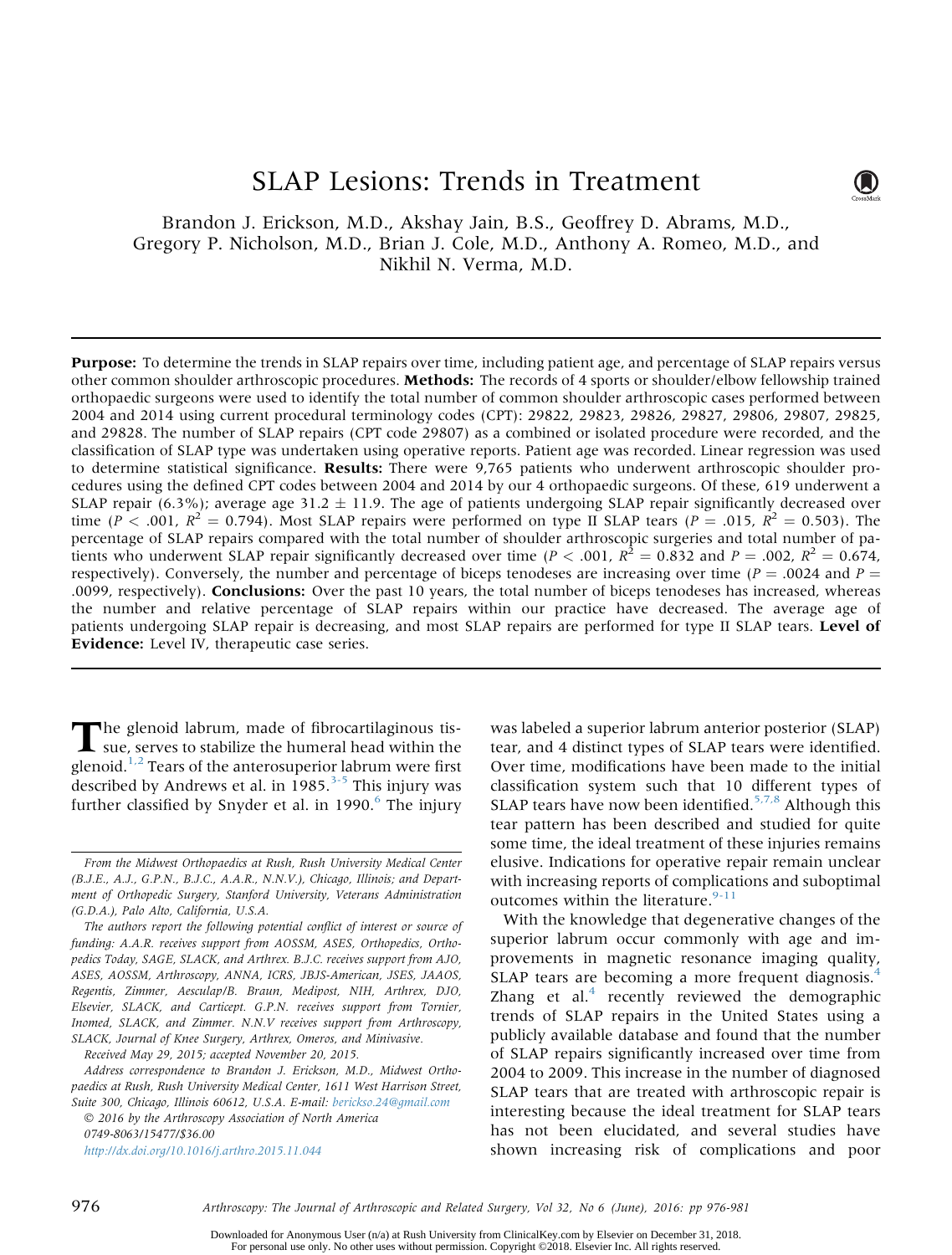Table 1. Descriptions of Current Procedural Terminology Codes Used in This Study Code Description 29822 Arthroscopy, shoulder, surgical; debridement, limited 29823 Arthroscopy, shoulder, surgical; debridement,

| $\sim$ , and $\sim$ | Artinoscopy, shoulder, surgical, debridement, immed    |
|---------------------|--------------------------------------------------------|
| 29823               | Arthroscopy, shoulder, surgical; debridement,          |
|                     | extensive                                              |
| 29826               | Arthroscopy, shoulder, surgical; decompression of      |
|                     | subacromial space with partial acromioplasty, with     |
|                     | or without coracoacromial release                      |
| 29827               | Arthroscopy, shoulder, surgical; with rotator cuff     |
|                     | repair                                                 |
| 29806               | Arthroscopy, shoulder, surgical; capsulorrhaphy        |
| 29807               | Arthroscopy, shoulder, surgical; repair of SLAP lesion |
| 29825               | Arthroscopy, shoulder, surgical; with lysis and        |
|                     | resection of adhesions, with or without                |
|                     | manipulation                                           |
| 29828               | Arthroscopy, shoulder, surgical; biceps tenodesis      |
|                     | $\mathbf{c}$ $\mathbf{v}$<br>$\mathbf{r}$              |

NOTE. Codes highlighted by the Arthroscopy Association of North America.<sup>12</sup>

outcomes with inability to return to sport particularly in older age patients or overhead throwing athletes.

The overall purpose of this study was to determine the trends in SLAP repairs over time, including patient age and percentage of SLAP repairs versus other common shoulder arthroscopic procedures. The authors hypothesized that the rate of SLAP repairs relative to total arthroscopic shoulder procedures would decrease over time, as will the age of patients undergoing SLAP repairs, in the 4 surgeons whose data will be analyzed.

### Methods

The surgical database of 4 fellowship trained shoulder and/or elbow (A.A.R. and G.P.N.) or sports (B.J.C. and N.N.V.) orthopaedic surgeons at our institution was queried from January 1, 2004, to December 31, 2014. Patient age at the time of surgery was recorded. Operative reports were reviewed by the lead author (B.J.E.) to determine the type of SLAP tear. An exemption was granted by the institutional review board for this study as, "this research involves the collection or study of existing data, documents, records, pathological specimens, or diagnostic specimens, if these sources are either publicly available or if the information is recorded by the investigator in such a manner that subjects cannot be identified, directly or through identifiers linked to the subjects." The Current Procedural Terminology (CPT) code used to determine the number of SLAP repairs was 29807. To obtain the denominator for the number of arthroscopic shoulder surgeries performed by these 4 surgeons during the study period so the rate of SLAP repairs could be determined, the following common CPT codes were used: 29822, 29823, 29826, 29827, 29806, 29807, 29825, and 29828.

The descriptions of these CPT codes in Table 1 are from the Arthroscopy Association of North America.<sup>12</sup>

The data were divided into total number of shoulder arthroscopies performed each year by each surgeon, as well as the number of SLAP repairs performed each year by each surgeon. No patient was excluded. To avoid counting the same patient who may have had multiple procedures on the same day more than once, the date of surgery was isolated for each patient, and if they had more than 1 CPT code listed for that surgical day, only the primary code was recorded. There were patients who had multiple surgeries over the course of the 10-year study period, and if the surgeries were performed on different days, each surgery was recorded and used in the analysis as an individual procedure. If a SLAP repair was one of the codes listed on an operative day when multiple CPT codes were listed, the SLAP repair code was the code that was recorded. The type of SLAP tear was also recorded based on the findings in the previously dictated operative reports, along with concomitant procedures performed. Descriptions of the definitions used to classify each SLAP tear are provided in Table  $2.^{5,7}$ 

Labral repairs were generally performed with the patient in the lateral decubitus position using a beanbag and general endotracheal anesthesia. After a standard diagnostic arthroscopy using standard anterior and posterosuperior portals, the superior labrum is carefully evaluated. If a disruption of the labrum is present and a labral repair is anticipated, 8.25-mm cannulas are established anteriorly and posteriorly, and accessory portals, such as the portal of Wilmington, are made as necessary to address the specific tear. The labral tissues are gently debrided and a good bleeding bony surface of the glenoid is obtained with a rasp and elevator. The labral tear is then fixed with one of a variety of techniques. The patient is held in a brace to protect the repair postoperatively followed by initiation of early range of motion.

Table 2. Descriptions of How the SLAP Tears in This Study Were Classified Into Types

| Type of SLAP |                                                 |  |  |  |
|--------------|-------------------------------------------------|--|--|--|
| Tear         | Description                                     |  |  |  |
| Type I       | Fraying and degeneration of the superior        |  |  |  |
|              | labrum with and intact biceps anchor            |  |  |  |
| Type II      | Labral fraying with a biceps that is detached   |  |  |  |
|              | from the glenoid tubercle                       |  |  |  |
| Type III     | Intact biceps root with a bucket handle tear of |  |  |  |
|              | the superior labrum                             |  |  |  |
| Type IV      | Bucket handle tear of the labrum with           |  |  |  |
|              | extension into the biceps attachment            |  |  |  |
| Type V       | Similar to a type II SLAP tear with             |  |  |  |
|              | anteroinferior labral extension                 |  |  |  |
| Type VI      | Similar to a type II SLAP tear with an unstable |  |  |  |
|              | labral flap (often a parrot beak tear of the    |  |  |  |
|              | labrum) with separation of the biceps tendon    |  |  |  |
| Unspecified  | The type of SLAP tear could not be determined   |  |  |  |
|              | by the previously dictated operative report     |  |  |  |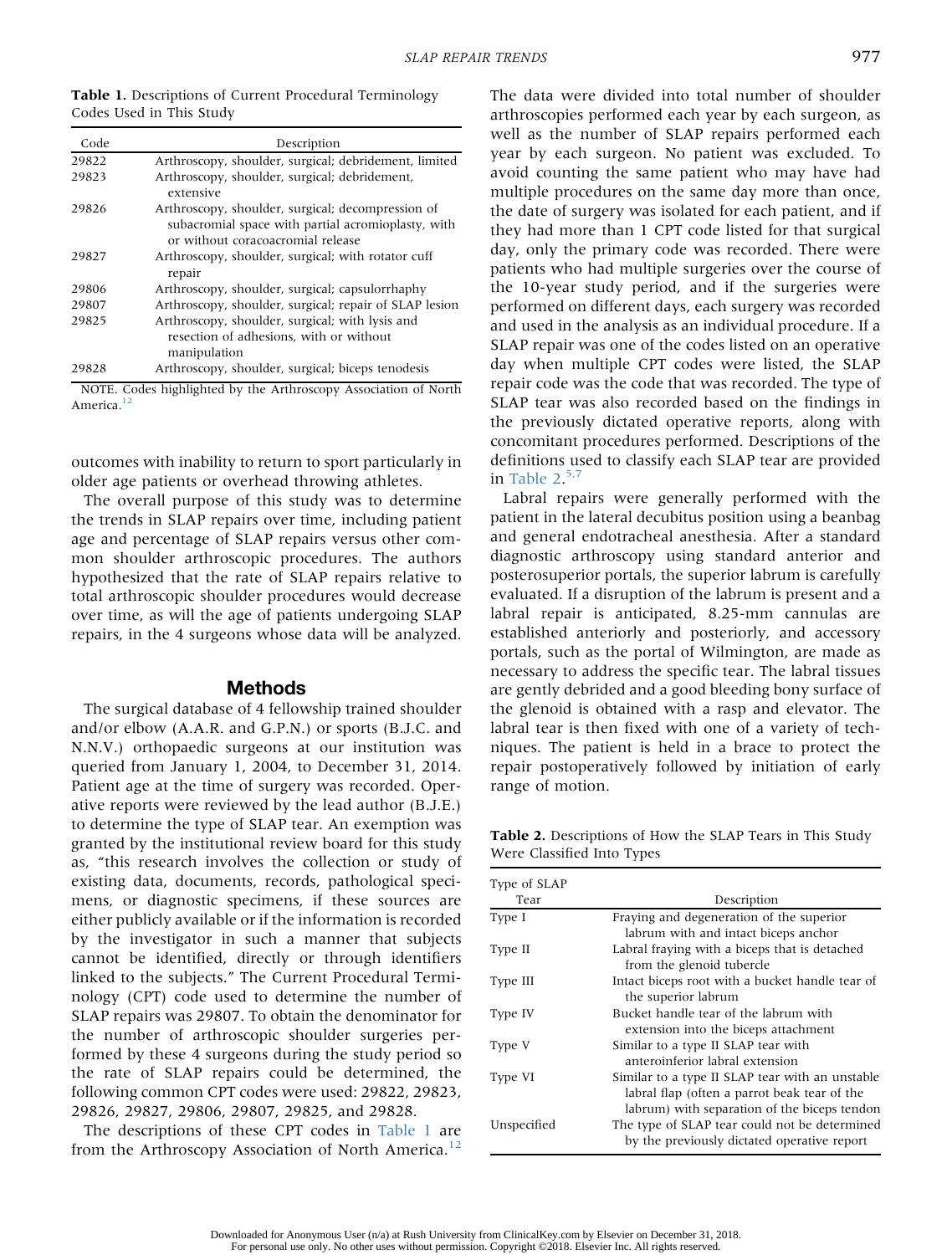

Fig 1. Average age of patients undergoing SLAP repair at our institution between 2004 and 2014. The age of patients undergoing SLAP repair significantly decreased over time  $(P < .001, R^2 = 0.794).$ 

#### Statistical Analysis

Continuous variable data were reported as weighted means  $\pm$  weighted standard deviations. Categorical variable data were reported as frequencies with percentages. For all statistical analysis either measured and calculated from study data extraction or directly reported from the individual studies,  $P < .05$  was considered statistically significant. The rate of change of the percentage of SLAP tears, the overall number of SLAP tears, the age of patients undergoing SLAP tears, and the type of SLAP tears that underwent repair were reported using a linear regression model.

#### Results

There were a total of 9,765 patients who underwent arthroscopic shoulder procedures between 2004 and 2014 by 4 of the authors who were fellowship trained in shoulder and/or elbow (A.A.R. and G.P.N.) and sports (B.J.C. and N.N.V.) using the following CPT codes: 29822, 29823, 29826, 29827, 29806, 29807, 29825, and 29828. Each surgeon averaged over 100 arthroscopic shoulder procedures each year using these 8 CPT codes (average number of procedures performed by each surgeon each year:  $240.37 \pm 68.4$ ).

Of the 9,765 patients identified, 619 underwent a SLAP repair (6.3% of all shoulder procedures). The average age of patients who underwent SLAP repair was 31.2  $\pm$  11.9 compared with 49  $\pm$  14.7 for all arthroscopic procedures. The age of patients undergoing SLAP repair significantly decreased over time ( $P <$ .001,  $R^2 = 0.794$ ) (Fig 1). Of all SLAP tears that underwent repair, 466 (75.3%) were classified as type II SLAP tears, significantly more than any other type of SLAP tear (P = .015,  $R^2 = 0.503$ ) (Fig 2). The percentage of SLAP repairs compared with the total number of shoulder arthroscopic surgeries using the previously mentioned CPT codes significantly decreased over time ( $P < .001$ ,  $R^2 = 0.832$ ) (Fig 3). The total



Fig 2. The breakdown of the type of SLAP tears that underwent surgical repair between 2004 and 2014 at our institution. Significantly more SLAP tears that underwent repair were type II than any other type of SLAP tear ( $P = .015$ ,  $R^2 = 0.503$ .

number of patients who underwent SLAP repair significantly decreased over time ( $P = .002$ ,  $R^2 = 0.674$ ) (Fig 4). Overall,  $38.25\% \pm 19.07\%$  of patients who underwent a SLAP repair had a concomitant procedure at the time of their SLAP repair. The concomitant procedures are listed in Table 3. In patients who had at least 1 concomitant procedure performed at the time of their SLAP repair, the average number of concomitant procedures performed was  $1.26 \pm 0.20$ .

The overall number and percentage of biceps tenodeses significantly increased over time ( $P = .0024$  and  $P = .0099$ , respectively). The average age of patients undergoing biceps tenodesis (49.33  $\pm$  13.2 years) did not significantly change over time ( $P = .934$ ). Figure 5 show the overall number (1,840 total biceps tenodeses) (A) and percentage (B) of biceps tenodeses performed each year compared with the number of SLAP repairs



Fig 3. The percentage of shoulder arthroscopic procedures by 4 surgeons at our institution that were SLAP repairs between 2004 and 2014. The percentage of SLAP repairs compared with the total number shoulder arthroscopic surgeries using the previously mentioned CPT codes significantly decreased over time ( $P < .001$ ,  $R^2 = 0.843$ ).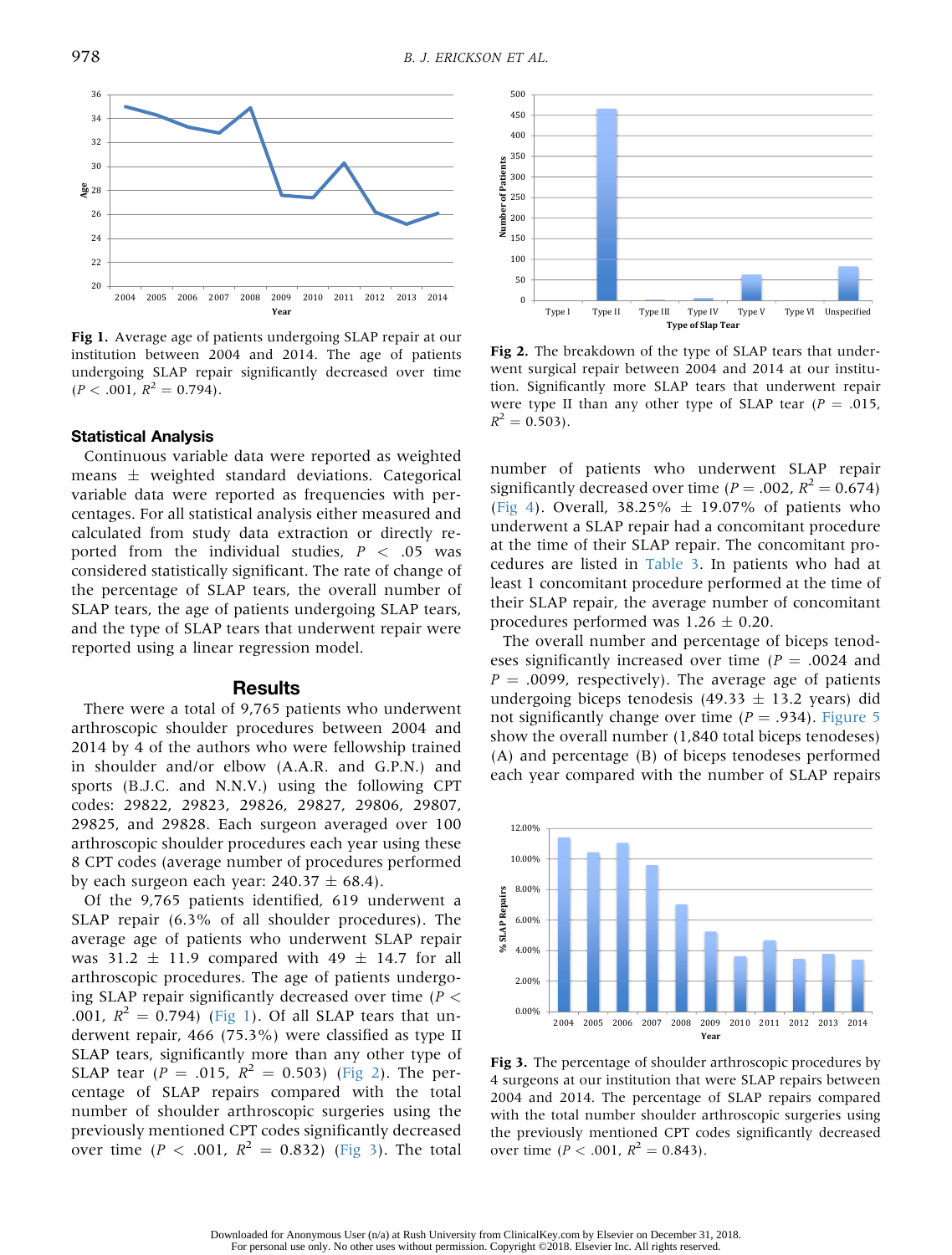

Fig 4. Total number of SLAP repairs performed each year from 2004 to 2014 by 4 surgeons at our institution. The number of SLAP repairs significantly decreased over time ( $P =$ .002,  $R^2 = 0.667$ ).

performed per year between 2004 and 2014. The indications for biceps tenodesis included biceps tendinopathy, SLAP tears, biceps instability, and others.

## **Discussion**

There have been reports of increasing numbers of SLAP repair procedures performed, along with increasing reports of complications and poor outcomes.<sup>10,11</sup> The purpose of this study was to determine the trends in SLAP repairs over time, including patient age and percentage of SLAP repairs versus other common shoulder arthroscopic procedures, using surgical data from fellowship trained, subspecialty-based orthopaedic surgeons in an academic practice. The authors' hypotheses were confirmed in that the age of patients undergoing SLAP repair, the total number of

Table 3. Concomitant Procedures Performed at the Same Time as the SLAP Repair by Year

|      |       | No. of Concomitant Procedures by Current Procedural<br>Terminology Code |       |       |       |  |  |
|------|-------|-------------------------------------------------------------------------|-------|-------|-------|--|--|
| Year | 29806 | 29822                                                                   | 29823 | 29825 | 29826 |  |  |
| 2004 | 22    | $\mathfrak{D}$                                                          | 48    |       | 34    |  |  |
| 2005 | 11    |                                                                         | 23    |       | 15    |  |  |
| 2006 | 5     |                                                                         | 2     |       |       |  |  |
| 2007 | ٩     |                                                                         |       |       |       |  |  |
| 2008 | 5     |                                                                         |       |       | 5     |  |  |
| 2009 | 13    |                                                                         | 11    |       | 8     |  |  |
| 2010 | 11    |                                                                         | 5     |       |       |  |  |
| 2011 | 10    |                                                                         | 10    |       |       |  |  |
| 2012 | 13    | 6                                                                       | 20    |       |       |  |  |
| 2013 | 17    |                                                                         | 6     |       |       |  |  |
| 2014 | 16    |                                                                         |       |       |       |  |  |

29806, arthroscopy, shoulder, surgical; capsulorrhaphy; 29822, arthroscopy, shoulder, surgical; debridement, limited; 29823, arthroscopy, shoulder, surgical; debridement, extensive; 29825, arthroscopy, shoulder, surgical; with lysis and resection of adhesions, with or without manipulation; 29826, arthroscopy, shoulder, surgical; decompression of subacromial space with partial acromioplasty, with or without coracoacromial release.



Fig 5. (A) Overall number of biceps tenodeses versus SLAP repairs per year from 2004 to 2014. The blue bars represent biceps tenodeses, whereas the red bars represent the number SLAP repairs. (B) Percentage of all shoulder arthroscopic surgeries that were biceps tenodeses versus SLAP repairs per year from 2004 to 2014. The blue line represents biceps tenodeses, whereas the red line represents the number SLAP repairs.

SLAP repairs, and the relative rate of SLAP repairs to other shoulder arthroscopic procedures are significantly decreasing over time.

Although the exact cause of SLAP tears has not been identified, several theories, including those from Andrews, Burkhart, and Morgan, exist.<sup>3,13-15</sup> Current physical exam maneuvers are inaccurate and cannot reliably diagnose a SLAP tear.<sup>16</sup> Furthermore, studies have shown that magnetic resonance imaging has a tendency to overcall SLAP tears, with a positive predictive value of  $24\%$ .<sup>17</sup> The lack of physical exam maneuvers and diagnostic tests to reliably diagnose SLAP tears has led to a significant increase in the number of SLAP repairs performed in the United States. $4$  Weber et al.<sup>9</sup> recently reviewed data from the American Board of Orthopaedic Surgery Part II database from 2003 to 2007 to determine the incidence rates, complications, and outcomes for SLAP repairs using the CPT code 29807. The study found 4,975 SLAP repairs that were performed between 2003 and 2008. The percentage of SLAP repairs compared with all shoulder arthroscopic procedures increased during their study period, and

Downloaded for Anonymous User (n/a) at Rush University from ClinicalKey.com by Elsevier on December 31, 2018. For personal use only. No other uses without permission. Copyright ©2018. Elsevier Inc. All rights reserved.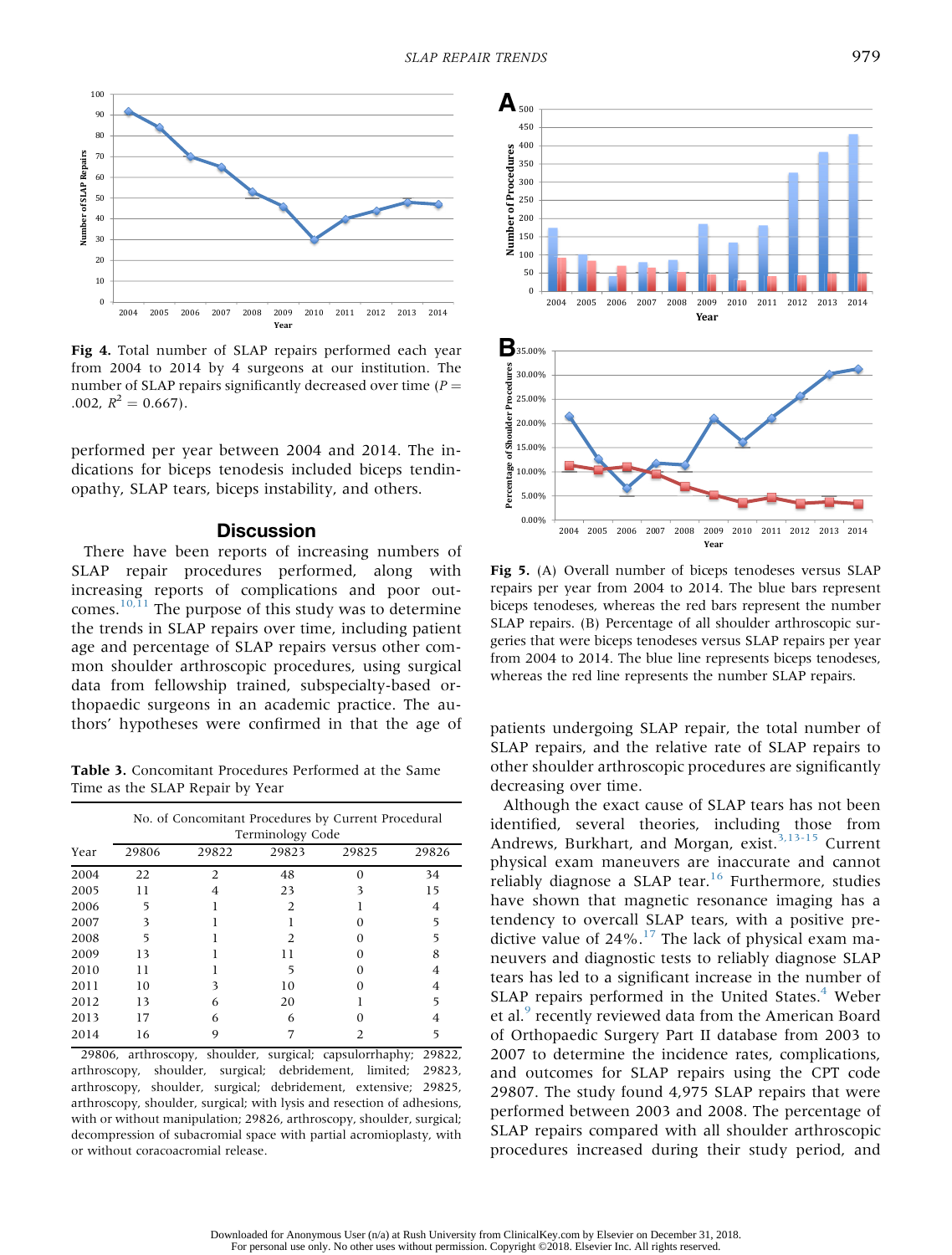when sports medicine trained orthopaedic surgeons were isolated, SLAP repairs made up 12.4% of all shoulder arthroscopic procedures. When compared with the results of this study, our surgeons performed a lower percentage of SLAP repairs  $(6.3\% \text{ v } 12.4\%)$  and when a SLAP repair was performed, it was performed in younger patients  $(31.2 \text{ v } 37.4)$ . Furthermore, the actual difference in percentages would likely be greater if all shoulder arthroscopic procedures were used for the denominator in this study and not the 8 most common CPT codes. The most concerning conclusion from the Weber et al. $\degree$  study was that only 26.3% of patients stated that they were pain free, whereas only 13.1% rated their function as normal.

Recently, multiple authors have reported outcomes of SLAP repairs as unpredictable, especially in older patients.<sup>9,11,18</sup> Provencher et al.<sup>18</sup> reviewed 179 patients who underwent repair for a type II SLAP tear. At a mean follow-up of 40.4 months, 37% were classified as a failure, and 28% underwent a revision. This study also found that the only risk factor that significantly increased a patient's risk of failure was age more than 36. Similarly, Boileau et al.<sup>19</sup> found that 60% of patients who underwent repair for a type II SLAP tear were disappointed because of persistent pain and only 20% were able to return to sports at their preinjury level. This was in comparison to a group of patients who underwent arthroscopic biceps tenodesis for a type II SLAP tear and showed a 93% satisfaction rate and an 87% return to the previous level of sport. Our study showed that the number of biceps tenodeses significantly increased over time, whereas that of SLAP repairs significantly decreased over time. Furthermore, the average age of patients undergoing SLAP repair significantly decreased over time to  $26.1 \pm 9.8$  in 2014, whereas the average age of biceps tenodesis patients remained constant at almost 50 years. Although the indications for biceps tenodesis were multiple, 1 of these was a SLAP tear, specifically in older patients. Although patient outcomes were not assessed in this study, the authors have decreased the number of SLAP repairs and increased the number of biceps tenodeses because we feel patients more than 35 years of age who have SLAP repairs become more stiff and have more pain than those who undergo biceps tenodesis. In the majority of patients, there does not appear to be a clear indication to perform a SLAP repair over a biceps tenodesis, hence the trends seen in this study.

Although some argue that SLAP repairs restore arm function better than biceps tenodesis, Chalmers et al. proved this to be inaccurate. The authors evaluated 18 pitchers (7 uninjured controls, 6 after a SLAP repair, and 5 after a subpectoral biceps tenodesis) and found that pitchers who underwent a SLAP repair had altered patterns of thoracic rotation compared with the controls and pitchers who had undergone a biceps tenodesis. $20$ 

Laughlin et al. $^{21}$  similarly found altered mechanics in 13 collegiate and professional pitchers who underwent SLAP repairs compared with a group of control pitchers. Furthermore, the results of SLAP repairs in nonoverhead throwing athletes have also been poor, especially in patients older than 40 years of age. $10,11$  Hence, even in high-level athletes, biceps tenodesis is a reliable option compared with SLAP repair.

In a busy subspecialty-based, referral shoulder practice, SLAP repairs currently represent a little more than 6% of the authors' surgical practice compared with slightly less than 30% for biceps tenodeses. Because overtreatment of SLAP tears may result in increased complications such as stiffness, persistent pain, and need for revision surgery, these data may be helpful for comparative purposes regarding current indications for SLAP repair. Every patient should be treated on an individual basis, but the future treatment of SLAP tears will likely see an increase in biceps tenodesis and a decrease in SLAP repairs based on the outcomes reported in the literature and the high risk of failure and complications seen with SLAP repairs.

## Limitations

The strengths of this study include the use of a database of more than 9,000 patients by 4 busy fellowship trained orthopaedic surgeons. The limitations of this study include the lack of outcome variables to determine if patients who underwent SLAP repairs performed better than those who underwent a debridement, although this was not the focus of this article. Unfortunately, the exact number of patients who underwent biceps tenodesis for a SLAP tear could not be reliably reported because of lack of description regarding the status of the biceps labral complex in some patients undergoing a biceps tenodesis. Although the dates of surgery were scrutinized to ensure multiple codes used for a single patient used on the same day were not counted as multiple surgeries, there is a possibility that some were counted twice. The most common shoulder CPT codes were chosen to create the denominator in determining the rate of SLAP repair versus other shoulder arthroscopic procedures. Because not all arthroscopic shoulder CPT codes were included, the actual rate of SLAP repair compared with all shoulder arthroscopies is likely lower.

# **Conclusions**

Over the past 10 years, the total number of biceps tenodesis has increased, whereas the number and relative percentage of SLAP repairs within our practice have decreased. The average age of patients undergoing SLAP repair is decreasing, and most SLAP repairs are performed for type II SLAP tears.

Downloaded for Anonymous User (n/a) at Rush University from ClinicalKey.com by Elsevier on December 31, 2018. For personal use only. No other uses without permission. Copyright ©2018. Elsevier Inc. All rights reserved.